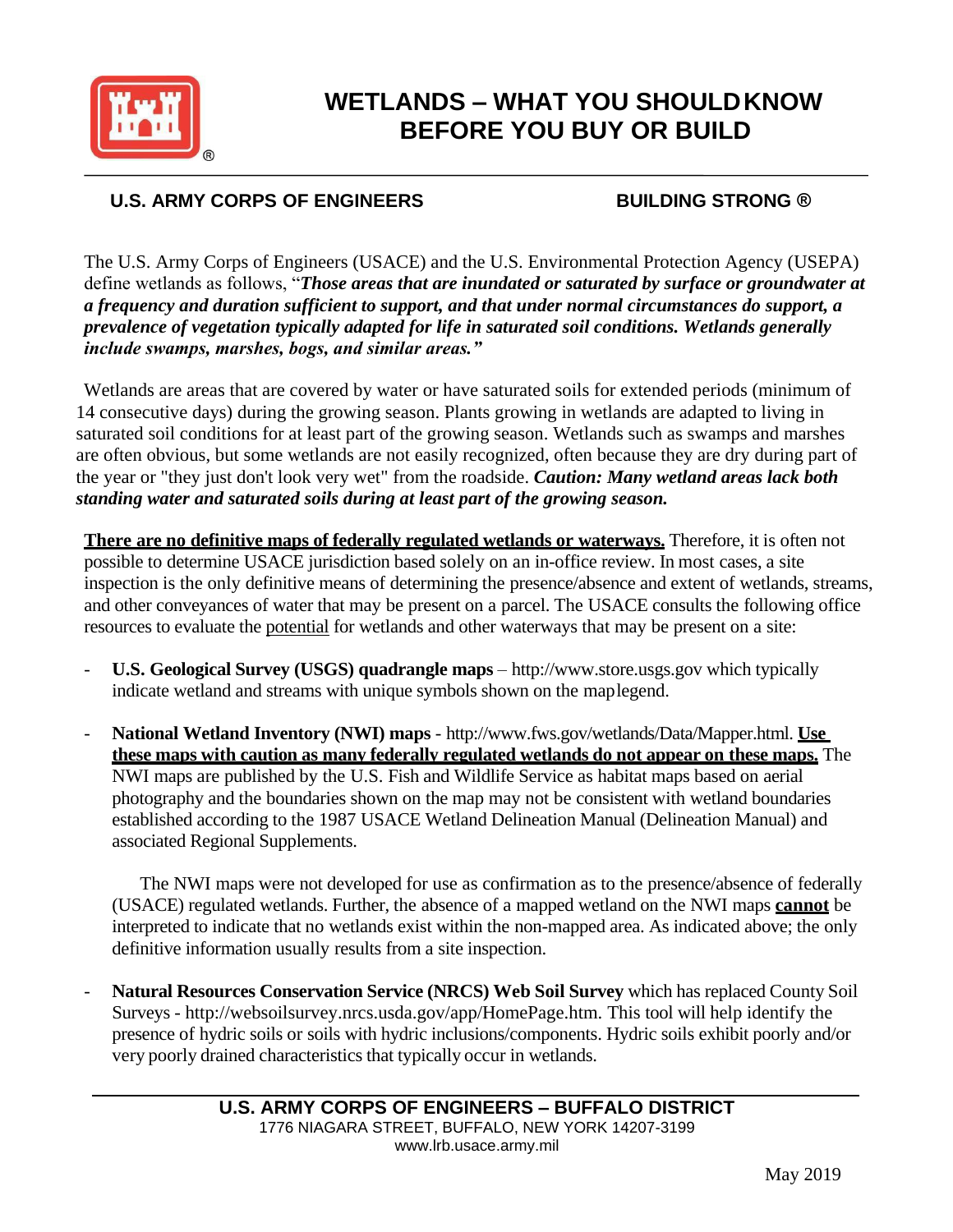- Other On-line Resource Maps:
	- o [http://maps.google.com](http://maps.google.com/)
	- o <http://bing.com/maps/>
- New York State Environmental Resource Mapper: <http://www.dec.ny.gov/gis/erm/>
- Many individual New York State counties have web sites with helpful mapping or geographic information.

Mapped indicators implying that wetlands or waterways may be present on a given parcel include, but are not limited to the following:

- Wetland or waterway symbols on the USGS topographic maps
- Identified wetland types on the NWI or New York State Freshwater Wetland Maps published by the New York State Department of EnvironmentalConservation
- Hydric soils or soils with hydric inclusions as depicted on the NRCS soilsurvey
- Streams, drainageways, ponds, or other water bodies as indicated on the USGS or NRCS maps.

If any of these indicators are mapped within a project site, the USACE recommends further investigation to determine if federally regulated wetlands or waterways are present on the site and if a Department of the Army permit is required for the proposed work.

It is not necessary that USACE personnel conduct the preliminary review of these resources. An individual can expedite the review process by conducting the initial review and compiling information which can be provided to the USACE in the event that further investigation is required. A review should be conducted on any land that is in an undeveloped "natural" state (e.g. wooded, scrub shrub, meadow, old field, etc.), that exhibits any of the indicators noted above, or is not currently being cropped and designated as "Prior Converted" (PC) cropland by the U.S. Department of Agriculture/NRCS.

If your preliminary review indicates that wetlands and streams may be present on the parcel, you should engage an individual familiar with federal delineation, such as an environmental consultant, to conduct a formal delineation to identify all wetlands, streams, ditches, drainageways, etc. on the parcel.

Delineation is the procedure used to flag and map the upland/wetland boundary and to identify and map all streams, drainages, other waterways/conveyances etc. on a parcel. Wetlands are required to be delineated in accordance with the Delineation Manual and appropriate Northcentral and Northeast Regional Supplement (Supplement). Copies of the Delineation Manual and the current Supplement version can be obtained at:

## <https://www.lrb.usace.army.mil/Missions/Regulatory/Wetland-Information/>

After a wetland and waters delineation has been completed, a delineation report should be submitted to the USACE for review and verification. The report should contain a request that the USACE provide confirmation of the mapped location and boundaries of all aquatic resources identified and a request for determination of federal jurisdiction of the resources.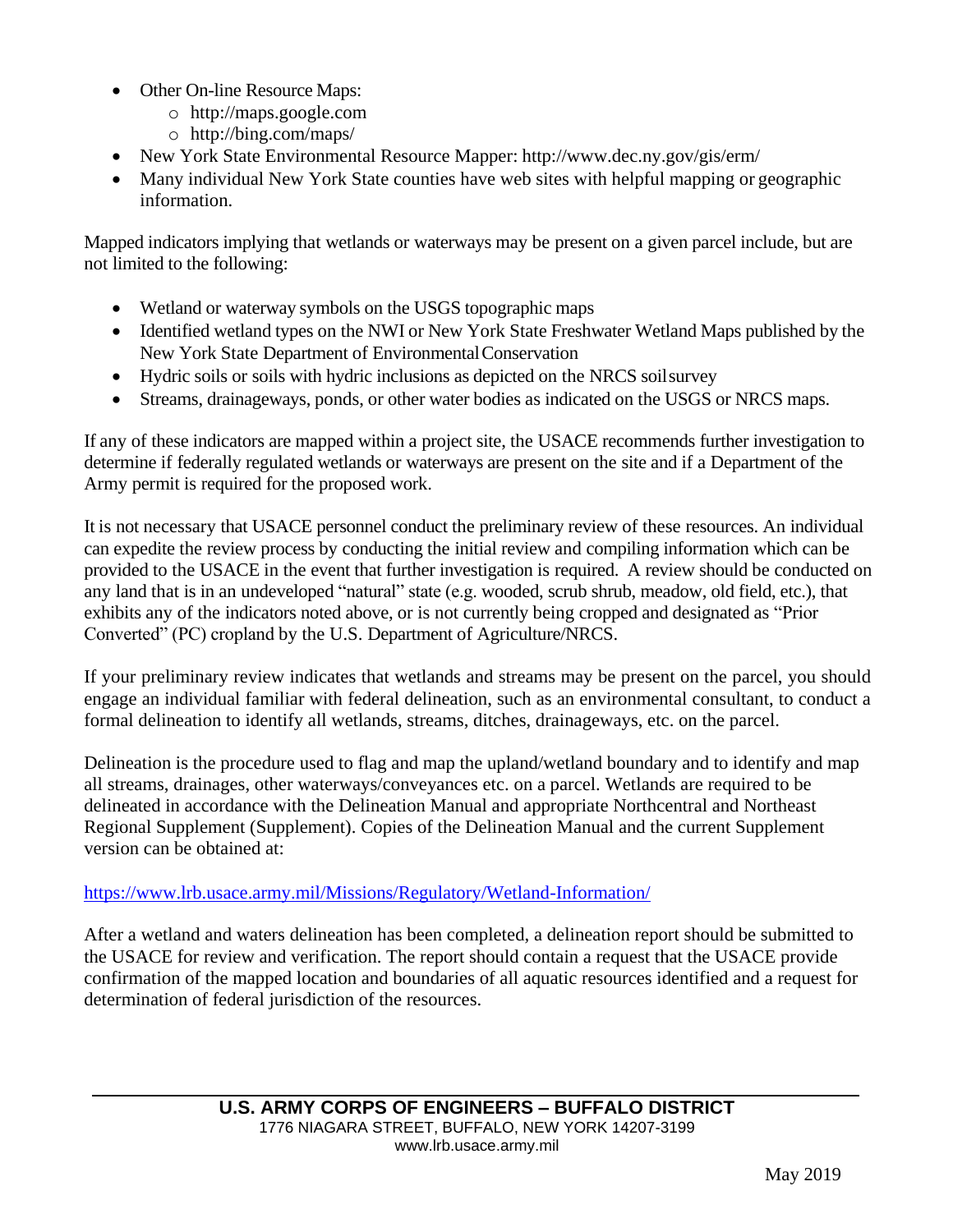The delineation should be verified by the USACE **prior to finalizing any project design** for the site to ensure that no further modifications of project plans would be needed to comply with the 404(b)(1) Guidelines (Guidelines). These Guidelines require that all practicable steps are taken to avoid and minimize impacts to aquatic resources. These steps may include, but are not limited to, redesign of the project and consideration of alternative project sites that contain less or no aquatic resources. Compensatory mitigation can be considered only after avoidance and minimization efforts and consideration of alternatives have been evaluated.

### **The USACE is the only regulatory agency authorized to determine the presence/absence and**

**extent of federally regulated waters and wetlands.** Note that USACE jurisdiction includes waters and wetlands regulated by the New York State Department of Environmental Conservation (NYSDEC). However, state and federal boundaries may not coincide because the two regulatory agencies utilize different criteria to determine wetland boundaries. The major disparity between federal and state regulatory authority is that the NYSDEC regulates wetland complexes that are 12.4 acres and larger upon which a 100 foot buffer is imposed. These "State" freshwater wetlands can be viewed on the New York State Environmental Resource Mapper website listed above. In general, the USACE regulates all wetlands regardless of size, and all streams regardless of their classification by NYSDEC.

If the final project design indicates that a Department of the Army permit is required because you propose to place fill into, or conduct certain in-water activities in a jurisdictional water of the United States, you will find the Joint Permit Application and submittal instructions on the USACE Buffalo District website [at](http://www.lrb.usace.army.mil/Missions/Regulatory.aspx) [https://www.lrb.usace.army.mil/Missions/Regulatory/New-York-Permit-](https://www.lrb.usace.army.mil/Missions/Regulatory/New-York-Permit-Information/)[Information/.](https://www.lrb.usace.army.mil/Missions/Regulatory/New-York-Permit-Information/) You can also contact the Buffalo District Office, 1776 Niagara Street, Buffalo, New York 14207, (716-879-4330) or the Auburn, New York Field Office, 7413 County House Road, Auburn, New York 13021, (315-255-8090) and request that a permit package be sent to you directly.